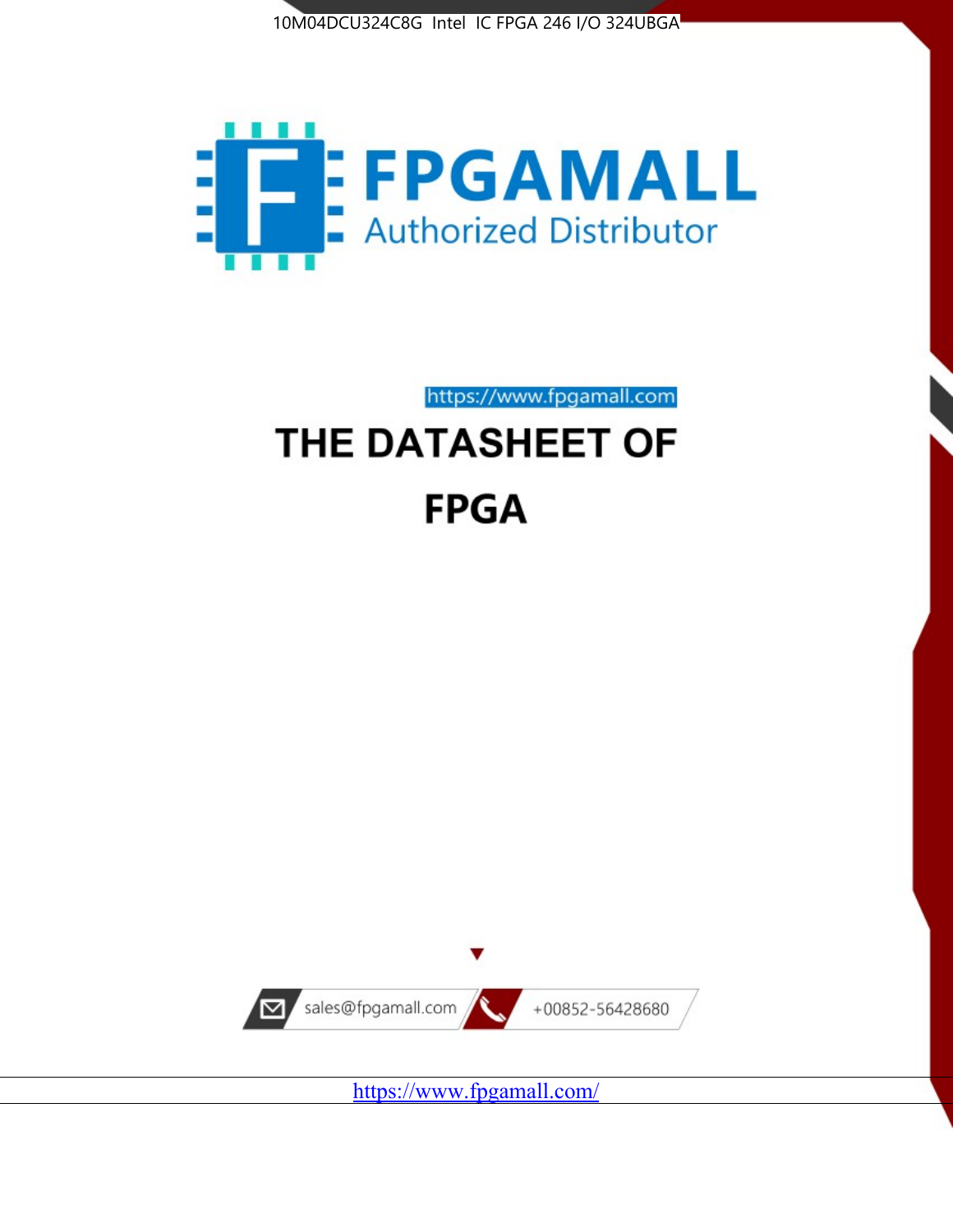10M04DCU324C8G Intel IC FPGA 246 I/O 324UBGA



## **Intel® MAX® 10 FPGA Device Overview**



**M10-OVERVIEW | 2017.12.15** Latest document on the web: **[PDF](https://www.altera.com/en_US/pdfs/literature/hb/max-10/m10_overview.pdf)** | **[HTML](https://www.altera.com/documentation/myt1396938463674.html)**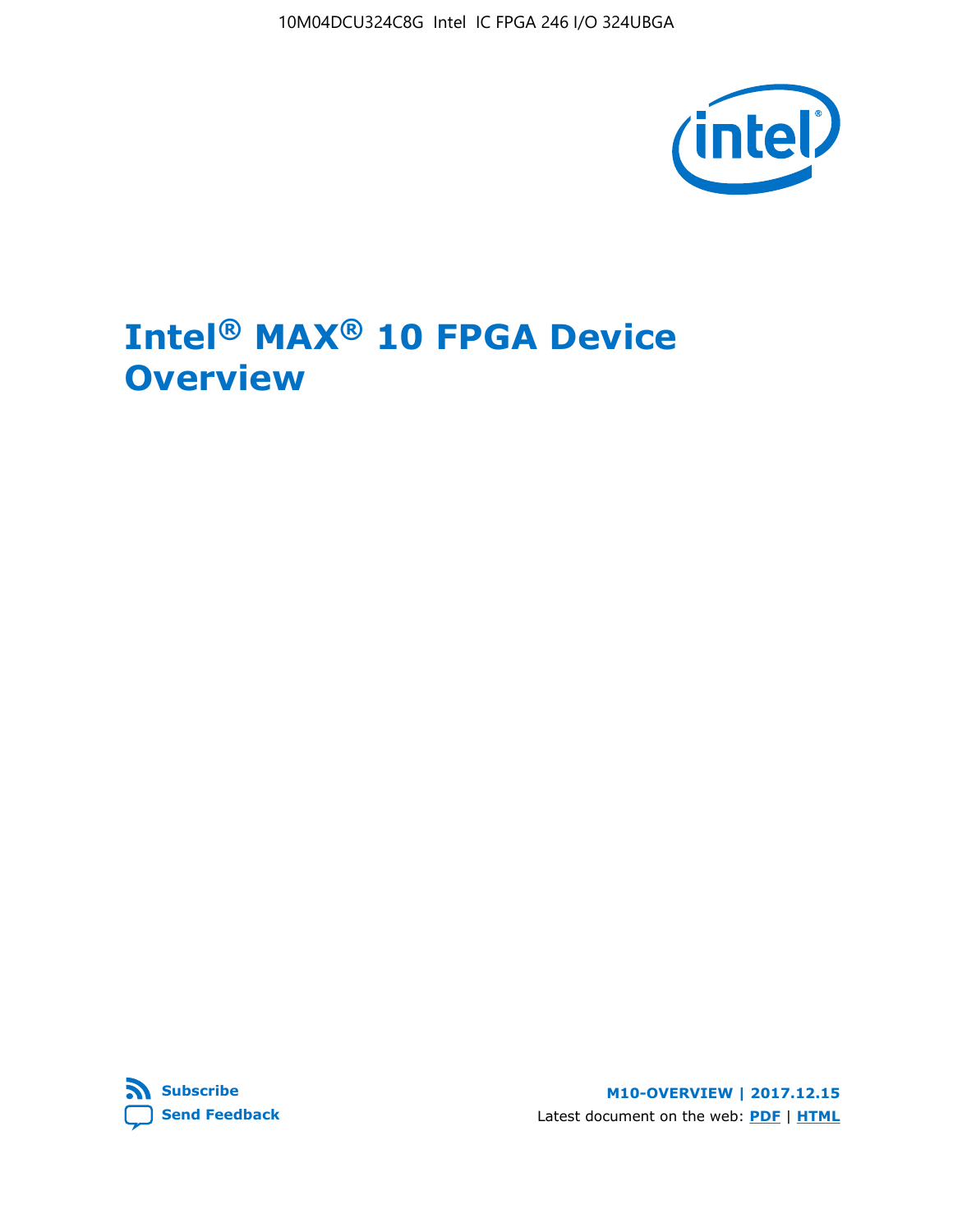

*Contents*

## **Contents**

| Intel® MAX® 10 FPGA Device Overview………………………………………………………………………………………3 |  |
|-----------------------------------------------------------------------|--|
|                                                                       |  |
|                                                                       |  |
|                                                                       |  |
|                                                                       |  |
|                                                                       |  |
|                                                                       |  |
|                                                                       |  |
|                                                                       |  |
|                                                                       |  |
|                                                                       |  |
|                                                                       |  |
|                                                                       |  |
|                                                                       |  |
|                                                                       |  |
|                                                                       |  |
|                                                                       |  |
|                                                                       |  |
|                                                                       |  |
|                                                                       |  |
| Document Revision History for Intel MAX 10 FPGA Device Overview 13    |  |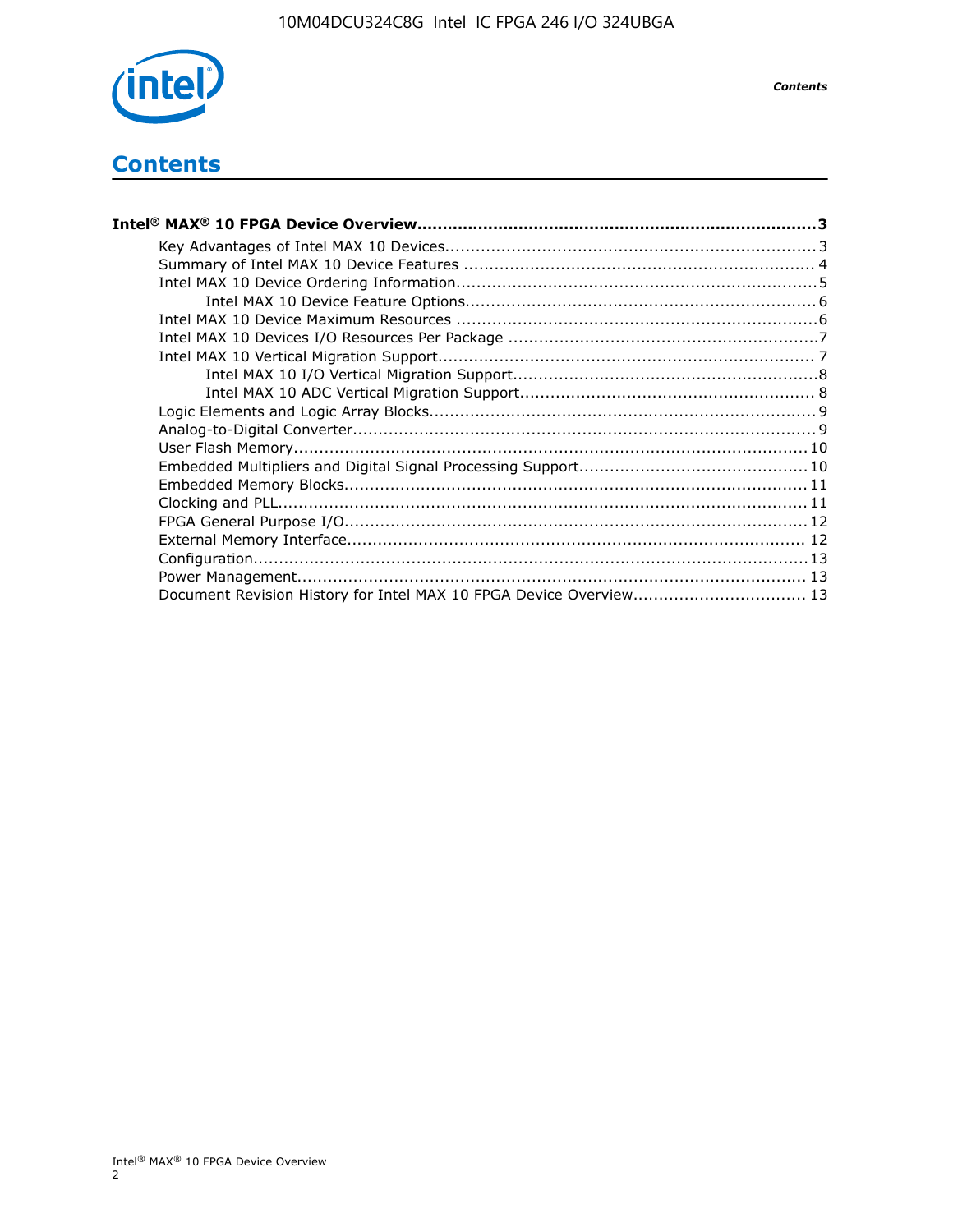

## **Intel® MAX® 10 FPGA Device Overview**

Intel<sup>®</sup> MAX<sup>®</sup> 10 devices are single-chip, non-volatile low-cost programmable logic devices (PLDs) to integrate the optimal set of system components.

The highlights of the Intel MAX 10 devices include:

- Internally stored dual configuration flash
- User flash memory
- Instant on support
- Integrated analog-to-digital converters (ADCs)
- Single-chip Nios II soft core processor support

Intel MAX 10 devices are the ideal solution for system management, I/O expansion, communication control planes, industrial, automotive, and consumer applications.

#### **Related Links**

[Intel MAX 10 FPGA Device Datasheet](https://www.altera.com/documentation/mcn1397700832153.html#mcn1397643748870)

## **Key Advantages of Intel MAX 10 Devices**

#### **Table 1. Key Advantages of Intel MAX 10 Devices**

| <b>Advantage</b>               | <b>Supporting Feature</b>                                                                                                                                                                                  |  |  |  |
|--------------------------------|------------------------------------------------------------------------------------------------------------------------------------------------------------------------------------------------------------|--|--|--|
| Simple and fast configuration  | Secure on-die flash memory enables device configuration in less than 10 ms                                                                                                                                 |  |  |  |
| Flexibility and integration    | Single device integrating PLD logic, RAM, flash memory, digital signal<br>processing (DSP), ADC, phase-locked loop (PLL), and I/Os<br>Small packages available from 3 mm $\times$ 3 mm                     |  |  |  |
| Low power                      | Sleep mode—significant standby power reduction and resumption in less than<br>$1 \text{ ms}$<br>Longer battery life-resumption from full power-off in less than 10 ms                                      |  |  |  |
| 20-year-estimated life cycle   | Built on TSMC's 55 nm embedded flash process technology                                                                                                                                                    |  |  |  |
| High productivity design tools | Intel Quartus <sup>®</sup> Prime Lite edition (no cost license)<br>Platform Designer (Standard) system integration tool<br>DSP Builder for Intel FPGAs<br>Nios <sup>®</sup> II Embedded Design Suite (EDS) |  |  |  |

Intel Corporation. All rights reserved. Intel, the Intel logo, Altera, Arria, Cyclone, Enpirion, MAX, Nios, Quartus and Stratix words and logos are trademarks of Intel Corporation or its subsidiaries in the U.S. and/or other countries. Intel warrants performance of its FPGA and semiconductor products to current specifications in accordance with Intel's standard warranty, but reserves the right to make changes to any products and services at any time without notice. Intel assumes no responsibility or liability arising out of the application or use of any information, product, or service described herein except as expressly agreed to in writing by Intel. Intel customers are advised to obtain the latest version of device specifications before relying on any published information and before placing orders for products or services. \*Other names and brands may be claimed as the property of others.

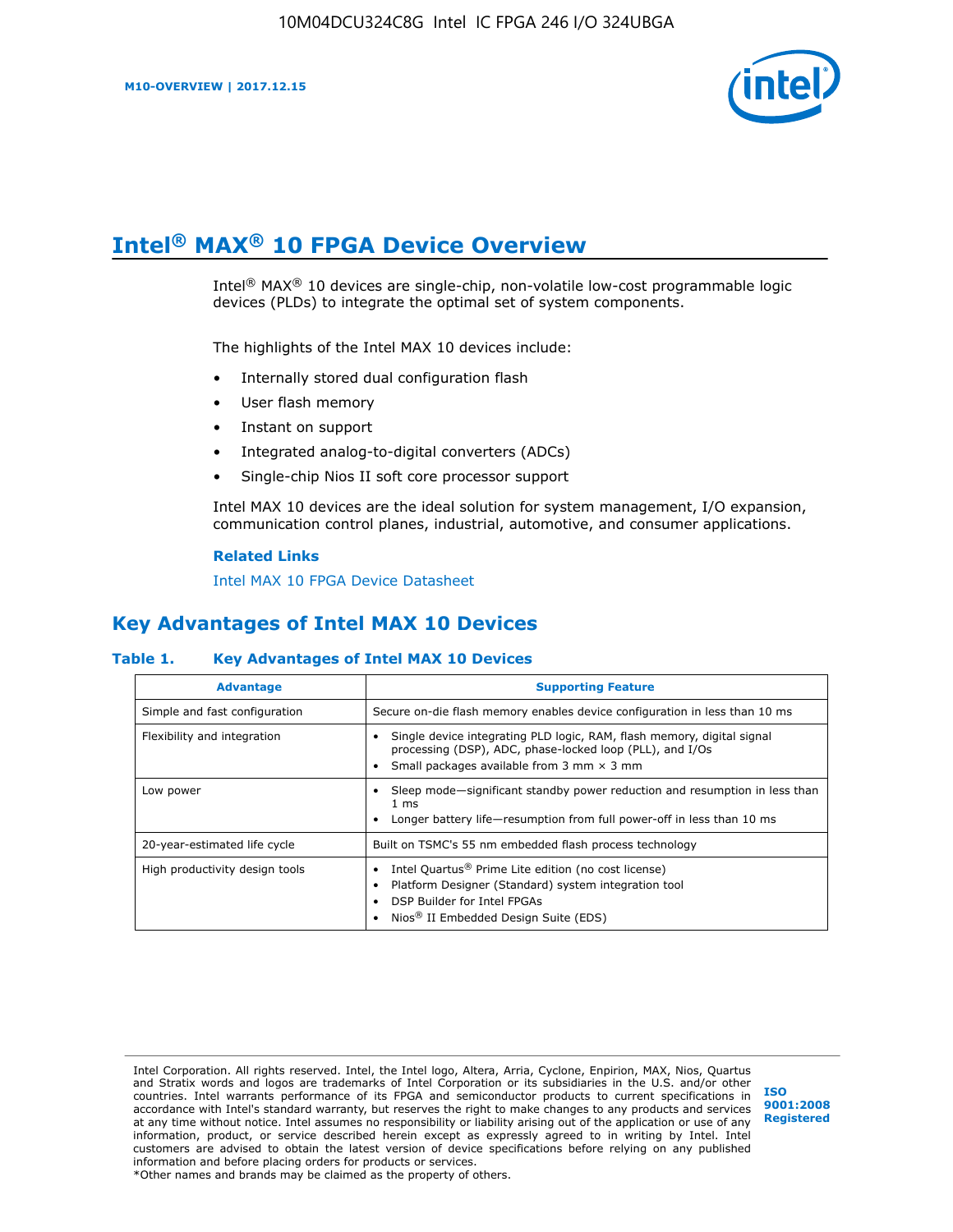

## **Summary of Intel MAX 10 Device Features**

#### **Table 2. Summary of Features for Intel MAX 10 Devices**

| <b>Feature</b>                       | <b>Description</b>                                                                                                                                                                                                                                                                                         |
|--------------------------------------|------------------------------------------------------------------------------------------------------------------------------------------------------------------------------------------------------------------------------------------------------------------------------------------------------------|
| Technology                           | 55 nm TSMC Embedded Flash (Flash + SRAM) process technology                                                                                                                                                                                                                                                |
| Packaging                            | Low cost, small form factor packages-support multiple packaging<br>technologies and pin pitches<br>Multiple device densities with compatible package footprints for seamless<br>migration between different device densities<br>RoHS6-compliant                                                            |
| Core architecture                    | 4-input look-up table (LUT) and single register logic element (LE)<br>$\bullet$<br>LEs arranged in logic array block (LAB)<br>$\bullet$<br>Embedded RAM and user flash memory<br>$\bullet$<br>Clocks and PLLs<br>$\bullet$<br>Embedded multiplier blocks<br>$\bullet$<br>General purpose I/Os<br>$\bullet$ |
| Internal memory blocks               | M9K-9 kilobits (Kb) memory blocks<br>$\bullet$<br>Cascadable blocks to create RAM, dual port, and FIFO functions<br>$\bullet$                                                                                                                                                                              |
| User flash memory (UFM)              | User accessible non-volatile storage<br>$\bullet$<br>High speed operating frequency<br>$\bullet$<br>Large memory size<br>High data retention<br>$\bullet$<br>Multiple interface option                                                                                                                     |
| Embedded multiplier blocks           | One $18 \times 18$ or two 9 $\times$ 9 multiplier modes<br>$\bullet$<br>Cascadable blocks enabling creation of filters, arithmetic functions, and image<br>processing pipelines                                                                                                                            |
| <b>ADC</b>                           | 12-bit successive approximation register (SAR) type<br>$\bullet$<br>Up to 17 analog inputs<br>$\bullet$<br>Cumulative speed up to 1 million samples per second (MSPS)<br>Integrated temperature sensing capability<br>$\bullet$                                                                            |
| Clock networks                       | Global clocks support<br>$\bullet$<br>High speed frequency in clock network                                                                                                                                                                                                                                |
| Internal oscillator                  | Built-in internal ring oscillator                                                                                                                                                                                                                                                                          |
| PLLs                                 | • Analog-based<br>Low jitter<br>$\bullet$<br>High precision clock synthesis<br>$\bullet$<br>Clock delay compensation<br>$\bullet$<br>Zero delay buffering<br>$\bullet$<br>Multiple output taps<br>$\bullet$                                                                                                |
| General-purpose I/Os (GPIOs)         | • Multiple I/O standards support<br>On-chip termination (OCT)<br>$\bullet$<br>Up to 830 megabits per second (Mbps) LVDS receiver, 800 Mbps LVDS<br>transmitter                                                                                                                                             |
| External memory interface (EMIF) (1) | Supports up to 600 Mbps external memory interfaces:<br>continued                                                                                                                                                                                                                                           |

<sup>(1)</sup> EMIF is only supported in selected Intel MAX 10 device density and package combinations. Refer to the *External Memory Interface User Guide* for more information.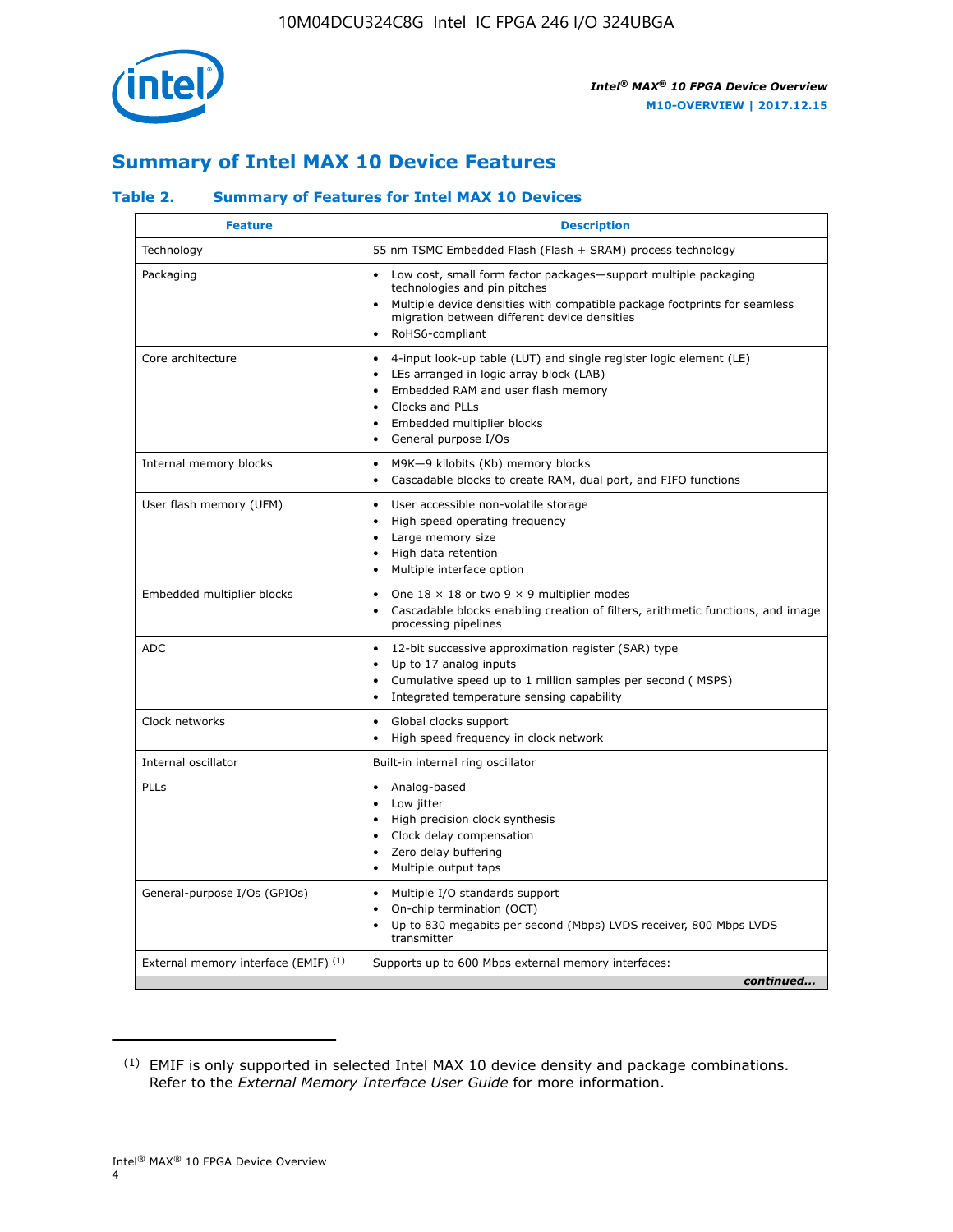

| <b>Feature</b>                | <b>Description</b>                                                                                                                                                                                                                                                                                                                                                                                                          |  |  |  |
|-------------------------------|-----------------------------------------------------------------------------------------------------------------------------------------------------------------------------------------------------------------------------------------------------------------------------------------------------------------------------------------------------------------------------------------------------------------------------|--|--|--|
|                               | DDR3, DDR3L, DDR2, LPDDR2 (on 10M16, 10M25, 10M40, and 10M50.)<br>SRAM (Hardware support only)<br><i>Note:</i> For 600 Mbps performance, -6 device speed grade is required.<br>Performance varies according to device grade (commercial, industrial, or<br>automotive) and device speed grade $(-6 \text{ or } -7)$ . Refer to the <i>Intel MAX</i><br>10 FPGA Device Datasheet or External Memory Interface Spec Estimator |  |  |  |
|                               | for more details.                                                                                                                                                                                                                                                                                                                                                                                                           |  |  |  |
| Configuration                 | Internal configuration<br>JTAG<br>٠<br>Advanced Encryption Standard (AES) 128-bit encryption and compression<br>options<br>Flash memory data retention of 20 years at 85 °C                                                                                                                                                                                                                                                 |  |  |  |
| Flexible power supply schemes | Single- and dual-supply device options<br>Dynamically controlled input buffer power down<br>Sleep mode for dynamic power reduction                                                                                                                                                                                                                                                                                          |  |  |  |

## **Intel MAX 10 Device Ordering Information**

#### **Figure 1. Sample Ordering Code and Available Options for Intel MAX 10 Devices**



*Note:* The –I6 and –A6 speed grades of the Intel MAX 10 FPGA devices are not available by default in the Intel Quartus Prime software. Contact your local Intel sales representatives for support.

#### **Related Links**

#### [Intel FPGA Product Selector](http://www.altera.com/products/selector/psg-selector.html)

Provides the latest information about Intel FPGAs.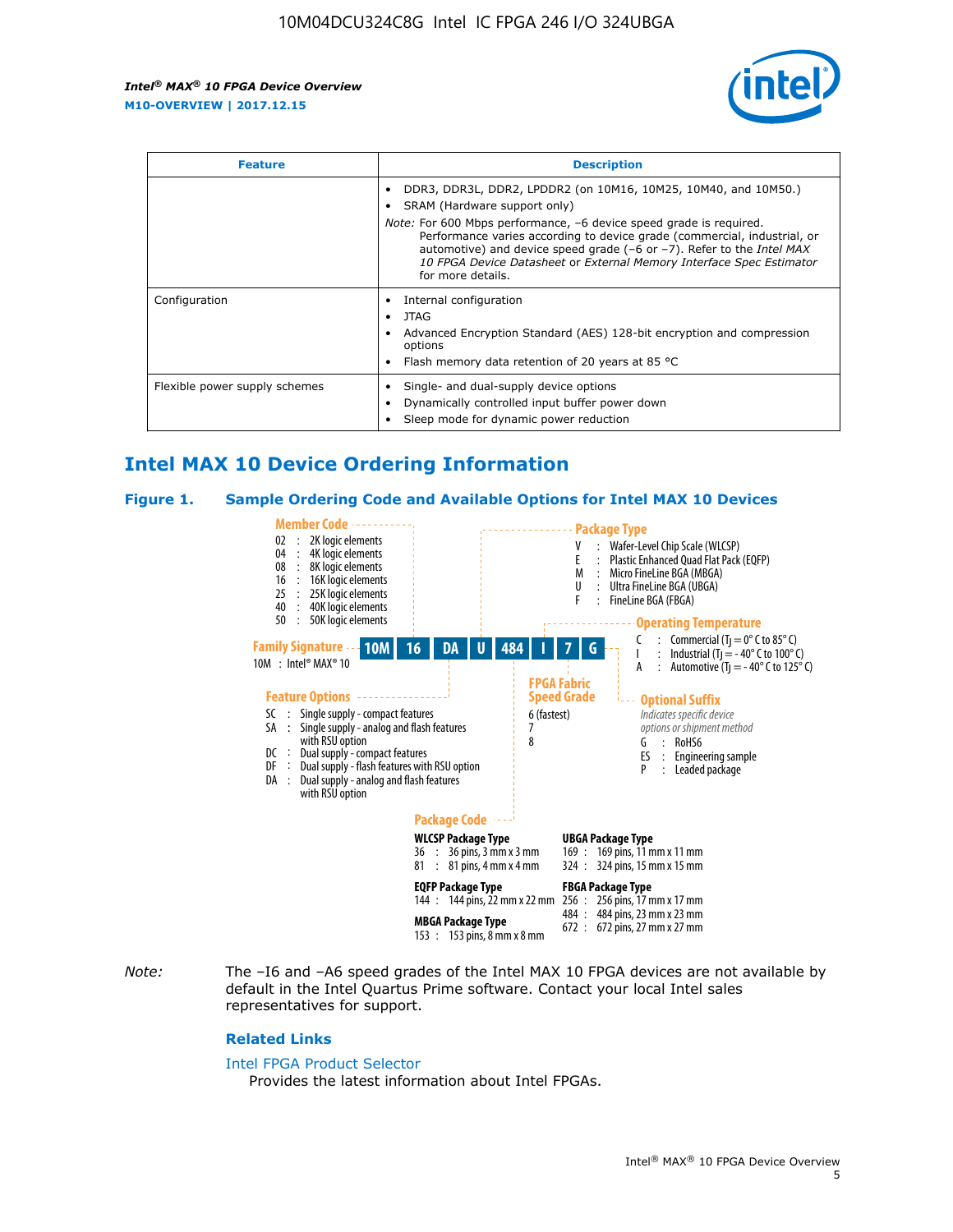

## **Intel MAX 10 Device Feature Options**

#### **Table 3. Feature Options for Intel MAX 10 Devices**

| <b>Option</b> | <b>Feature</b>                                                                                                                                                                          |
|---------------|-----------------------------------------------------------------------------------------------------------------------------------------------------------------------------------------|
| Compact       | Devices with core architecture featuring single configuration image with self-configuration capability                                                                                  |
| Flash         | Devices with core architecture featuring:<br>Dual configuration image with self-configuration capability<br>Remote system upgrade capability<br>Memory initialization                   |
| Analog        | Devices with core architecture featuring:<br>Dual configuration image with self-configuration capability<br>Remote system upgrade capability<br>Memory initialization<br>Integrated ADC |

## **Intel MAX 10 Device Maximum Resources**

#### **Table 4. Maximum Resource Counts for Intel MAX 10 Devices**

| <b>Resource</b>              |                            |              |                |              | <b>Device</b>  |                |              |                |
|------------------------------|----------------------------|--------------|----------------|--------------|----------------|----------------|--------------|----------------|
|                              |                            | <b>10M02</b> | 10M04          | <b>10M08</b> | <b>10M16</b>   | <b>10M25</b>   | <b>10M40</b> | <b>10M50</b>   |
|                              | Logic Elements (LE) (K)    | 2            | 4              | 8            | 16             | 25             | 40           | 50             |
| M9K Memory (Kb)              |                            | 108          | 189            | 378          | 549            | 675            | 1,260        | 1,638          |
|                              | User Flash Memory (Kb) (2) | 96           | 1,248          | 1,376        | 2,368          | 3,200          | 5,888        | 5,888          |
| $18 \times 18$ Multiplier    |                            | 16           | 20             | 24           | 45             | 55             | 125          | 144            |
| <b>PLL</b>                   |                            | 2            | $\overline{2}$ | 2            | $\overline{4}$ | $\overline{4}$ | 4            | $\overline{4}$ |
| GPIO                         |                            | 246          | 246            | 250          | 320            | 360            | 500          | 500            |
| <b>LVDS</b>                  | Dedicated<br>Transmitter   | 15           | 15             | 15           | 22             | 24             | 30           | 30             |
|                              | Emulated<br>Transmitter    | 114          | 114            | 116          | 151            | 171            | 241          | 241            |
|                              | Dedicated Receiver         | 114          | 114            | 116          | 151            | 171            | 241          | 241            |
| Internal Configuration Image |                            | $\mathbf{1}$ | $\overline{2}$ | 2            | $\overline{2}$ | $\overline{2}$ | 2            | $\overline{2}$ |
| ADC                          |                            |              | 1              | $\mathbf{1}$ | $\mathbf{1}$   | 2              | 2            | 2              |

<sup>(2)</sup> The maximum possible value including user flash memory and configuration flash memory. For more information, refer to [Intel MAX 10 User Flash Memory User Guide](https://www.altera.com/documentation/vgo1395753117436.html#vgo1395811844282).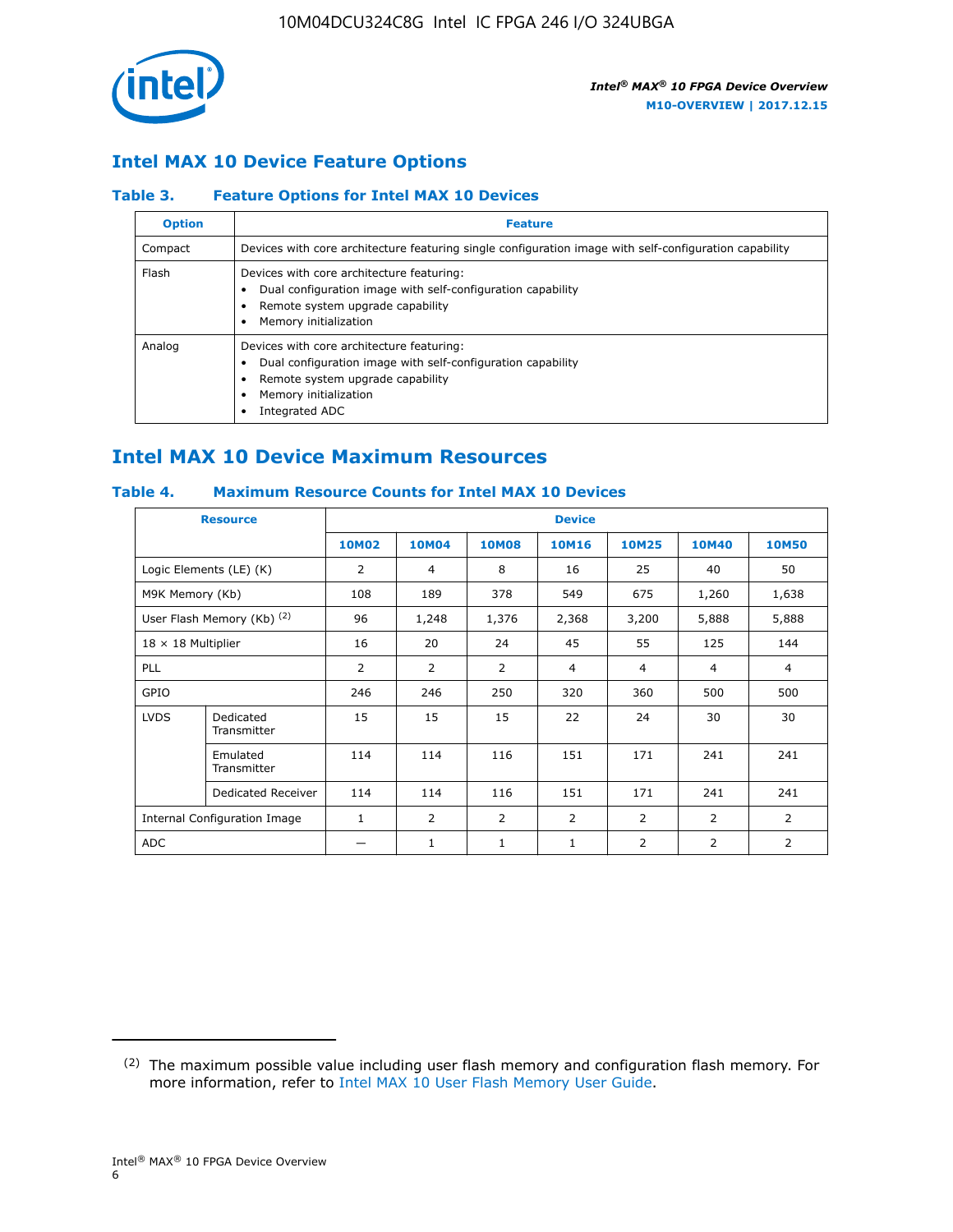

## **Intel MAX 10 Devices I/O Resources Per Package**

#### **Table 5. Package Plan for Intel MAX 10 Single Power Supply Devices**

| <b>Device</b> |                   | <b>Package</b>                     |                      |                             |                                      |  |  |  |  |
|---------------|-------------------|------------------------------------|----------------------|-----------------------------|--------------------------------------|--|--|--|--|
|               | <b>Type</b>       | M153<br>153-pin MBGA               | U169<br>169-pin UBGA | <b>U324</b><br>324-pin UBGA | E144<br>144-pin EQFP                 |  |  |  |  |
|               | <b>Size</b>       | $8 \text{ mm} \times 8 \text{ mm}$ | 11 mm $\times$ 11 mm | $15$ mm $\times$ 15 mm      | $22 \text{ mm} \times 22 \text{ mm}$ |  |  |  |  |
|               | <b>Ball Pitch</b> | $0.5$ mm                           | $0.8$ mm             | $0.8$ mm                    | $0.5$ mm                             |  |  |  |  |
| 10M02         |                   | 112                                | 130                  | 246                         | 101                                  |  |  |  |  |
| 10M04         |                   | 112                                | 130                  | 246                         | 101                                  |  |  |  |  |
| 10M08         |                   | 112                                | 130                  | 246                         | 101                                  |  |  |  |  |
| 10M16         |                   |                                    | 130                  | 246                         | 101                                  |  |  |  |  |
| 10M25         |                   |                                    |                      |                             | 101                                  |  |  |  |  |
| 10M40         |                   |                                    |                      |                             | 101                                  |  |  |  |  |
| 10M50         |                   |                                    |                      |                             | 101                                  |  |  |  |  |

#### **Table 6. Package Plan for Intel MAX 10 Dual Power Supply Devices**

| <b>Device</b> |                   | <b>Package</b> |                                                |                                                                    |                           |                           |                             |  |  |  |
|---------------|-------------------|----------------|------------------------------------------------|--------------------------------------------------------------------|---------------------------|---------------------------|-----------------------------|--|--|--|
|               | <b>Type</b>       | <b>V36</b>     | <b>V81</b>                                     | <b>U324</b><br>36-pin WLCSP 81-pin WLCSP 324-pin UBGA 256-pin FBGA | <b>F256</b>               | F484<br>484-pin FBGA      | <b>F672</b><br>672-pin FBGA |  |  |  |
|               | <b>Size</b>       |                | $3$ mm $\times$ 3 mm $ 4$ mm $\times$ 4 mm $ $ | 15 mm $\times$ 15<br>mm                                            | $17$ mm $\times$ 17<br>mm | $23$ mm $\times$ 23<br>mm | $27$ mm $\times$ 27<br>mm   |  |  |  |
|               | <b>Ball Pitch</b> | $0.4$ mm       | $0.4$ mm                                       | $0.8$ mm                                                           | 1.0 <sub>mm</sub>         | 1.0 <sub>mm</sub>         | 1.0 <sub>mm</sub>           |  |  |  |
| 10M02         |                   | 27             |                                                | 160                                                                |                           |                           |                             |  |  |  |
| 10M04         |                   |                |                                                | 246                                                                | 178                       |                           |                             |  |  |  |
| 10M08         |                   |                | 56                                             | 246                                                                | 178                       | 250                       |                             |  |  |  |
| 10M16         |                   |                |                                                | 246                                                                | 178                       | 320                       |                             |  |  |  |
| 10M25         |                   |                |                                                |                                                                    | 178                       | 360                       |                             |  |  |  |
| 10M40         |                   |                |                                                |                                                                    | 178                       | 360                       | 500                         |  |  |  |
| 10M50         |                   |                |                                                |                                                                    | 178                       | 360                       | 500                         |  |  |  |

#### **Related Links**

- [Intel MAX 10 General Purpose I/O User Guide](https://www.altera.com/documentation/sam1393999966669.html#sam1394000084476)
- [Intel MAX 10 High-Speed LVDS I/O User Guide](https://www.altera.com/documentation/sam1394433606063.html#sam1394433911642)

## **Intel MAX 10 Vertical Migration Support**

Vertical migration supports the migration of your design to other Intel MAX 10 devices of different densities in the same package with similar I/O and ADC resources.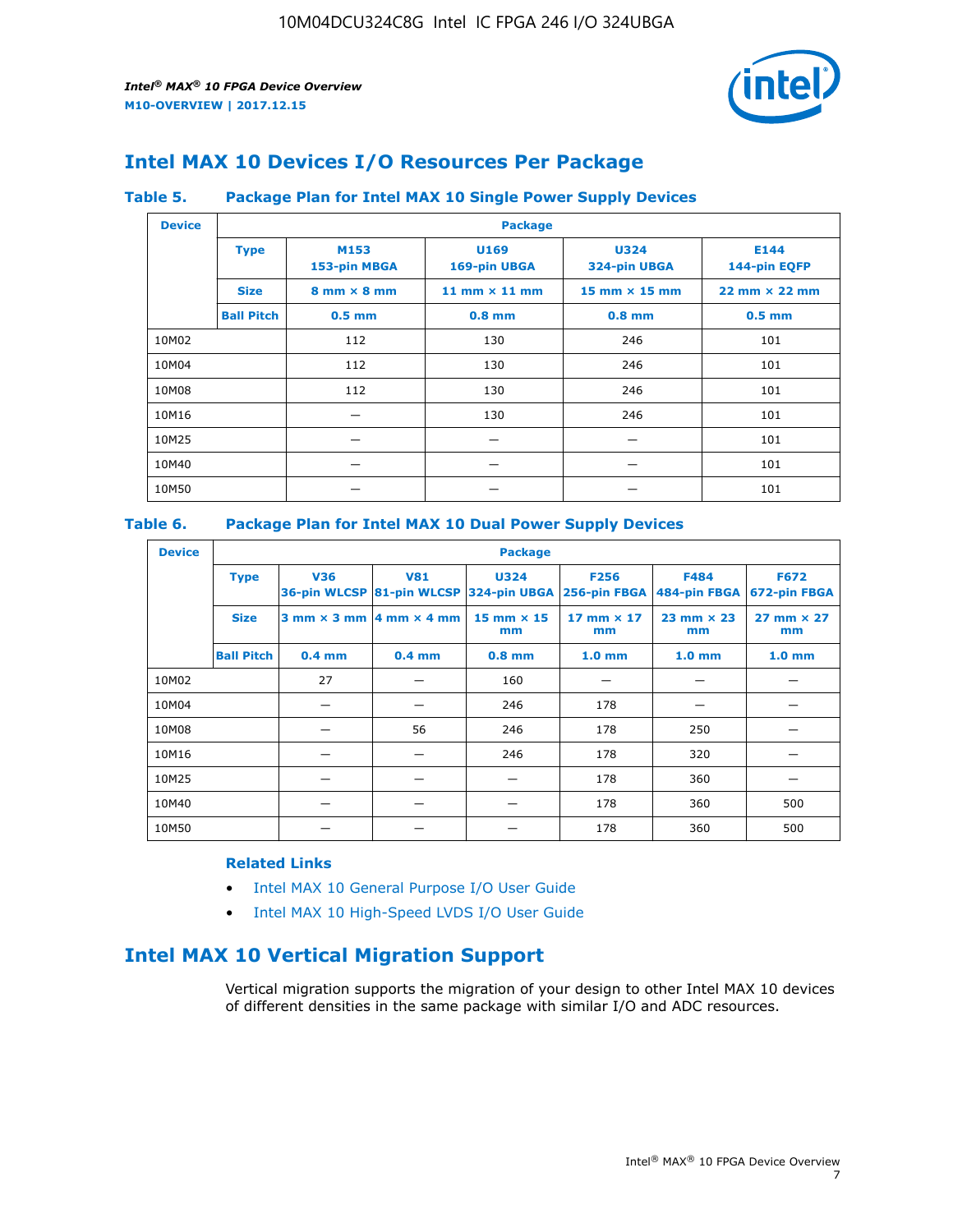

## **Intel MAX 10 I/O Vertical Migration Support**

#### **Figure 2. Migration Capability Across Intel MAX 10 Devices**

- The arrows indicate the migration paths. The devices included in each vertical migration path are shaded. Non-migratable devices are omitted. Some packages have several migration paths. Devices with lesser I/O resources in the same path have lighter shades.
- To achieve the full I/O migration across product lines in the same migration path, restrict I/Os usage to match the product line with the lowest I/O count.

|               | <b>Package</b>                   |            |      |      |             |                  |                                    |      |      |  |
|---------------|----------------------------------|------------|------|------|-------------|------------------|------------------------------------|------|------|--|
| <b>Device</b> | <b>V36</b>                       | <b>V81</b> | M153 | U169 | <b>U324</b> | F <sub>256</sub> | E144                               | F484 | F672 |  |
| 10M02         |                                  |            |      |      | 7           |                  |                                    |      |      |  |
| 10M04         |                                  |            |      |      |             |                  |                                    |      |      |  |
| 10M08         |                                  |            |      |      |             |                  |                                    |      |      |  |
| 10M16         |                                  |            |      |      |             |                  |                                    |      |      |  |
| 10M25         |                                  |            |      |      |             |                  |                                    |      |      |  |
| 10M40         |                                  |            |      |      |             |                  |                                    |      |      |  |
| 10M50         |                                  |            |      |      |             |                  |                                    |      |      |  |
|               | <b>Dual Power Supply Devices</b> |            |      |      |             |                  | <b>Single Power Supply Devices</b> |      |      |  |

*Note:* To verify the pin migration compatibility, use the Pin Migration View window in the Intel Quartus Prime software Pin Planner.

#### **Intel MAX 10 ADC Vertical Migration Support**

#### **Figure 3. ADC Vertical Migration Across Intel MAX 10 Devices**

The arrows indicate the ADC migration paths. The devices included in each vertical migration path are shaded.

|                                                                                                                                                                                                                         | Package |      |      |                  |      |      |      |  |  |
|-------------------------------------------------------------------------------------------------------------------------------------------------------------------------------------------------------------------------|---------|------|------|------------------|------|------|------|--|--|
| <b>Device</b>                                                                                                                                                                                                           | M153    | U169 | U324 | F <sub>256</sub> | E144 | F484 | F672 |  |  |
| 10M04                                                                                                                                                                                                                   |         |      |      |                  |      |      |      |  |  |
| 10M08                                                                                                                                                                                                                   |         |      |      |                  |      |      |      |  |  |
| 10M16                                                                                                                                                                                                                   |         |      |      |                  |      |      |      |  |  |
| 10M25                                                                                                                                                                                                                   |         |      |      |                  |      |      |      |  |  |
| 10M40                                                                                                                                                                                                                   |         |      |      |                  |      |      |      |  |  |
| 10M50                                                                                                                                                                                                                   |         |      |      |                  |      |      |      |  |  |
| Dual ADC Device: Each ADC (ADC1 and ADC2) supports 1 dedicated analog input pin and 8 dual function pins.<br><b>Single ADC Device:</b> Single ADC that supports 1 dedicated analog input pin and 16 dual function pins. |         |      |      |                  |      |      |      |  |  |

**Single ADC Device:** Single ADC that supports 1 dedicated analog input pin and 8 dual function pins.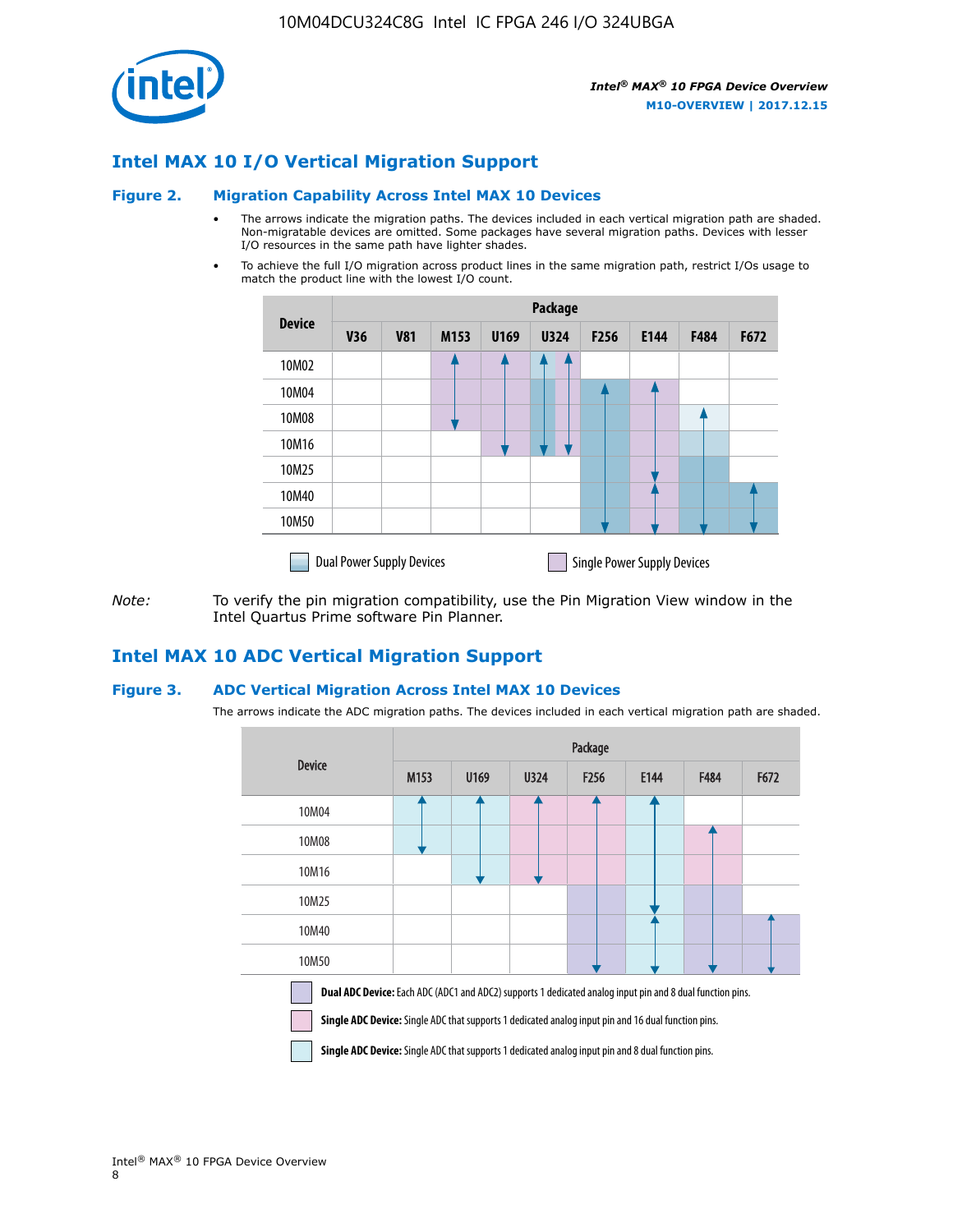

#### **Table 7. Pin Migration Conditions for ADC Migration**

| <b>Source</b>     | <b>Target</b>     | <b>Migratable Pins</b>                                                                                            |
|-------------------|-------------------|-------------------------------------------------------------------------------------------------------------------|
| Single ADC device | Single ADC device | You can migrate all ADC input pins                                                                                |
| Dual ADC device   | Dual ADC device   |                                                                                                                   |
| Single ADC device | Dual ADC device   | One dedicated analog input pin.                                                                                   |
| Dual ADC device   | Single ADC device | Eight dual function pins from the ADC1 block of the<br>٠<br>source device to the ADC1 block of the target device. |

## **Logic Elements and Logic Array Blocks**

The LAB consists of 16 logic elements (LE) and a LAB-wide control block. An LE is the smallest unit of logic in the Intel MAX 10 device architecture. Each LE has four inputs, a four-input look-up table (LUT), a register, and output logic. The four-input LUT is a function generator that can implement any function with four variables.

#### **Figure 4. Intel MAX 10 Device Family LEs**



#### **Analog-to-Digital Converter**

Intel MAX 10 devices feature up to two ADCs. You can use the ADCs to monitor many different signals, including on-chip temperature.

#### **Table 8. ADC Features**

| <b>Feature</b>             | <b>Description</b>                                                                                                                                                                                  |
|----------------------------|-----------------------------------------------------------------------------------------------------------------------------------------------------------------------------------------------------|
| 12-bit resolution          | Translates analog signal to digital data for information processing, computing,<br>data transmission, and control systems<br>Provides a 12-bit digital representation of the observed analog signal |
| Up to 1 MSPS sampling rate | Monitors single-ended external inputs with a cumulative sampling rate of 25<br>kilosamples per second to 1 MSPS in normal mode                                                                      |
|                            |                                                                                                                                                                                                     |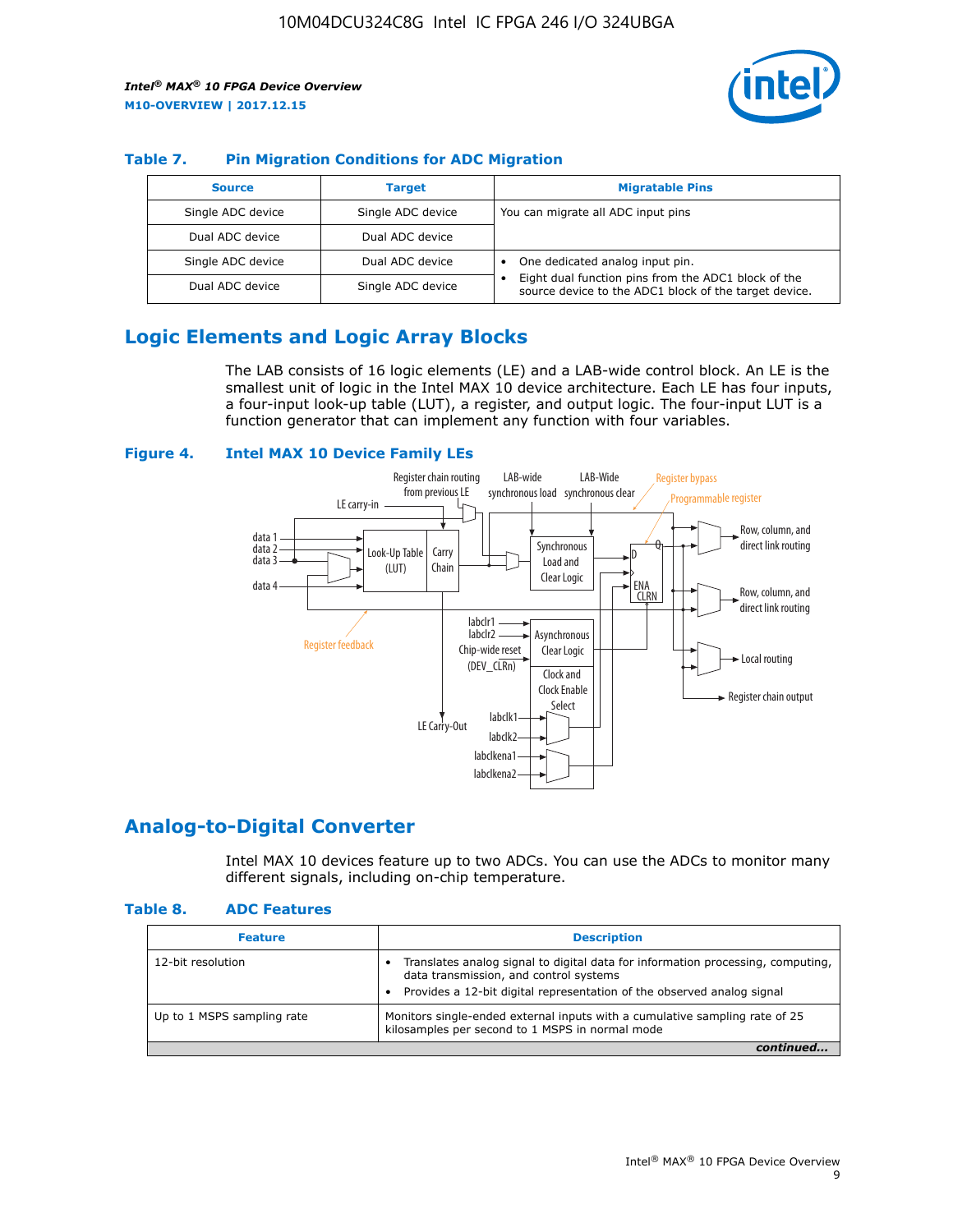

| <b>Feature</b>                                                  | <b>Description</b>                                                                                                                         |
|-----------------------------------------------------------------|--------------------------------------------------------------------------------------------------------------------------------------------|
| Up to 17 single-ended external inputs<br>for single ADC devices | One dedicated analog and 16 dual function input pins                                                                                       |
| Up to 18 single-ended external inputs<br>for dual ADC devices   | One dedicated analog and eight dual-function input pins in each ADC block<br>٠<br>Simultaneous measurement capability for dual ADC devices |
| On-chip temperature sensor                                      | Monitors external temperature data input with a sampling rate of up to 50<br>kilosamples per second                                        |

## **User Flash Memory**

The user flash memory (UFM) block in Intel MAX 10 devices stores non-volatile information.

UFM provides an ideal storage solution that you can access using Avalon Memory-Mapped (Avalon-MM) slave interface protocol.

#### **Table 9. UFM Features**

| <b>Features</b>     | <b>Capacity</b>                                                             |
|---------------------|-----------------------------------------------------------------------------|
| Endurance           | Counts to at least 10,000 program/erase cycles                              |
| Data retention      | 20 years at 85 $^{\circ}$ C<br>٠<br>10 years at 100 °C<br>$\bullet$         |
| Operating frequency | Maximum 116 MHz for parallel interface and 7.25 MHz for<br>serial interface |
| Data length         | Stores data up to 32 bits length in parallel                                |

## **Embedded Multipliers and Digital Signal Processing Support**

Intel MAX 10 devices support up to 144 embedded multiplier blocks. Each block supports one individual  $18 \times 18$ -bit multiplier or two individual  $9 \times 9$ -bit multipliers.

With the combination of on-chip resources and external interfaces in Intel MAX 10 devices, you can build DSP systems with high performance, low system cost, and low power consumption.

You can use the Intel MAX 10 device on its own or as a DSP device co-processor to improve price-to-performance ratios of DSP systems.

You can control the operation of the embedded multiplier blocks using the following options:

- Parameterize the relevant IP cores with the Intel Quartus Prime parameter editor
- Infer the multipliers directly with VHDL or Verilog HDL

System design features provided for Intel MAX 10 devices: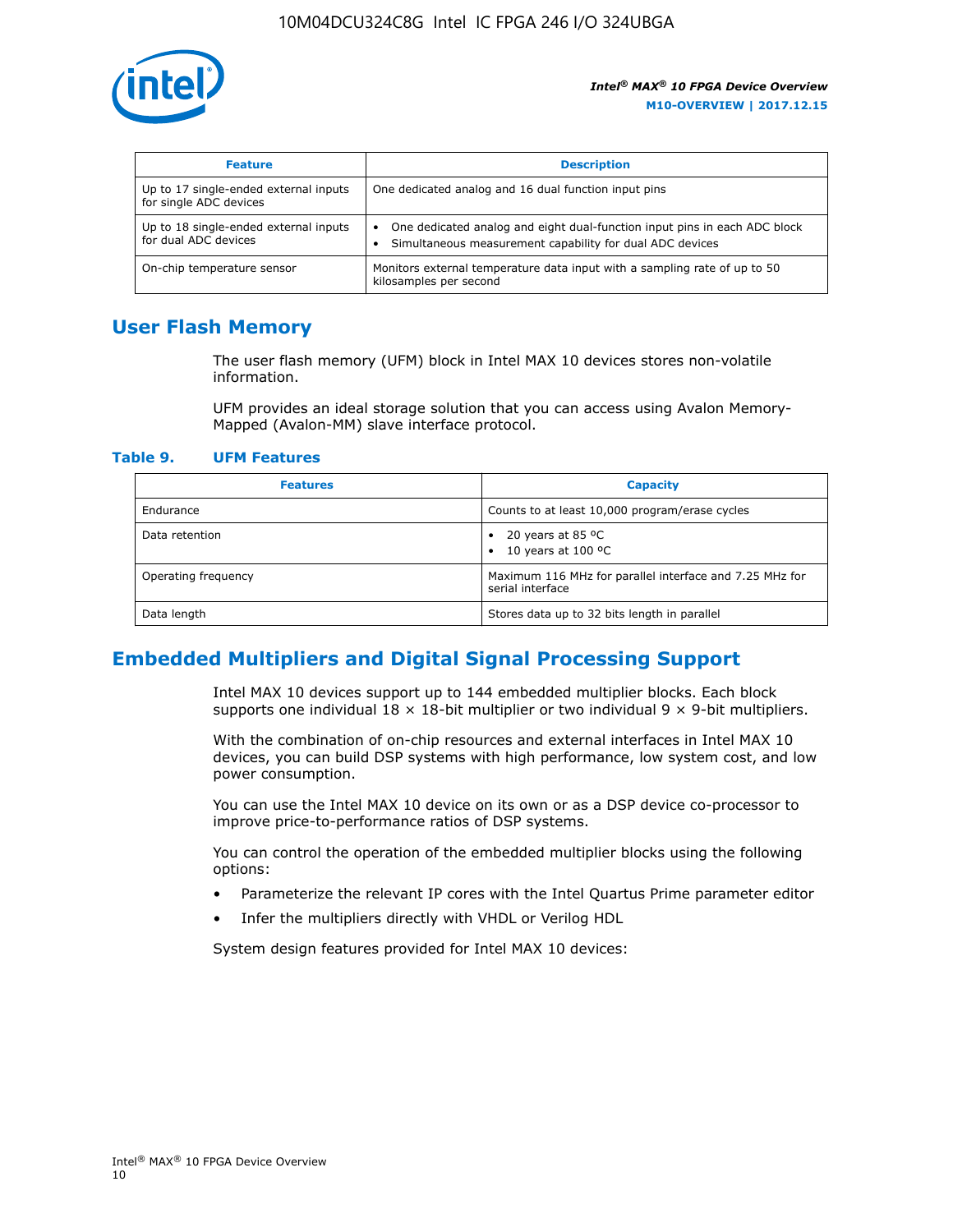

- DSP IP cores:
	- Common DSP processing functions such as finite impulse response (FIR), fast Fourier transform (FFT), and numerically controlled oscillator (NCO) functions
	- Suites of common video and image processing functions
- Complete reference designs for end-market applications
- DSP Builder for Intel FPGAs interface tool between the Intel Quartus Prime software and the MathWorks Simulink and MATLAB design environments
- DSP development kits

#### **Embedded Memory Blocks**

The embedded memory structure consists of M9K memory blocks columns. Each M9K memory block of a Intel MAX 10 device provides 9 Kb of on-chip memory capable of operating at up to 284 MHz. The embedded memory structure consists of M9K memory blocks columns. Each M9K memory block of a Intel MAX 10 device provides 9 Kb of on-chip memory. You can cascade the memory blocks to form wider or deeper logic structures.

You can configure the M9K memory blocks as RAM, FIFO buffers, or ROM.

The Intel MAX 10 device memory blocks are optimized for applications such as high throughput packet processing, embedded processor program, and embedded data storage.

| <b>Operation Modes</b> | <b>Port Widths</b>                                                            |
|------------------------|-------------------------------------------------------------------------------|
| Single port            | $x1, x2, x4, x8, x9, x16, x18, x32, and x36$                                  |
| Simple dual port       | $x1, x2, x4, x8, x9, x16, x18, x32, and x36$                                  |
| True dual port         | $\times1, \times2, \times4, \times8, \times9, \times16, \text{and } \times18$ |

#### **Table 10. M9K Operation Modes and Port Widths**

## **Clocking and PLL**

Intel MAX 10 devices offer the following resources: global clock (GCLK) networks and phase-locked loops (PLLs) with a 116-MHz built-in oscillator.

Intel MAX 10 devices support up to 20 global clock (GCLK) networks with operating frequency up to 450 MHz. The GCLK networks have high drive strength and low skew.

The PLLs provide robust clock management and synthesis for device clock management, external system clock management, and I/O interface clocking. The high precision and low jitter PLLs offers the following features:

- Reduction in the number of oscillators required on the board
- Reduction in the device clock pins through multiple clock frequency synthesis from a single reference clock source
- Frequency synthesis
- On-chip clock de-skew
- Jitter attenuation
- Dynamic phase-shift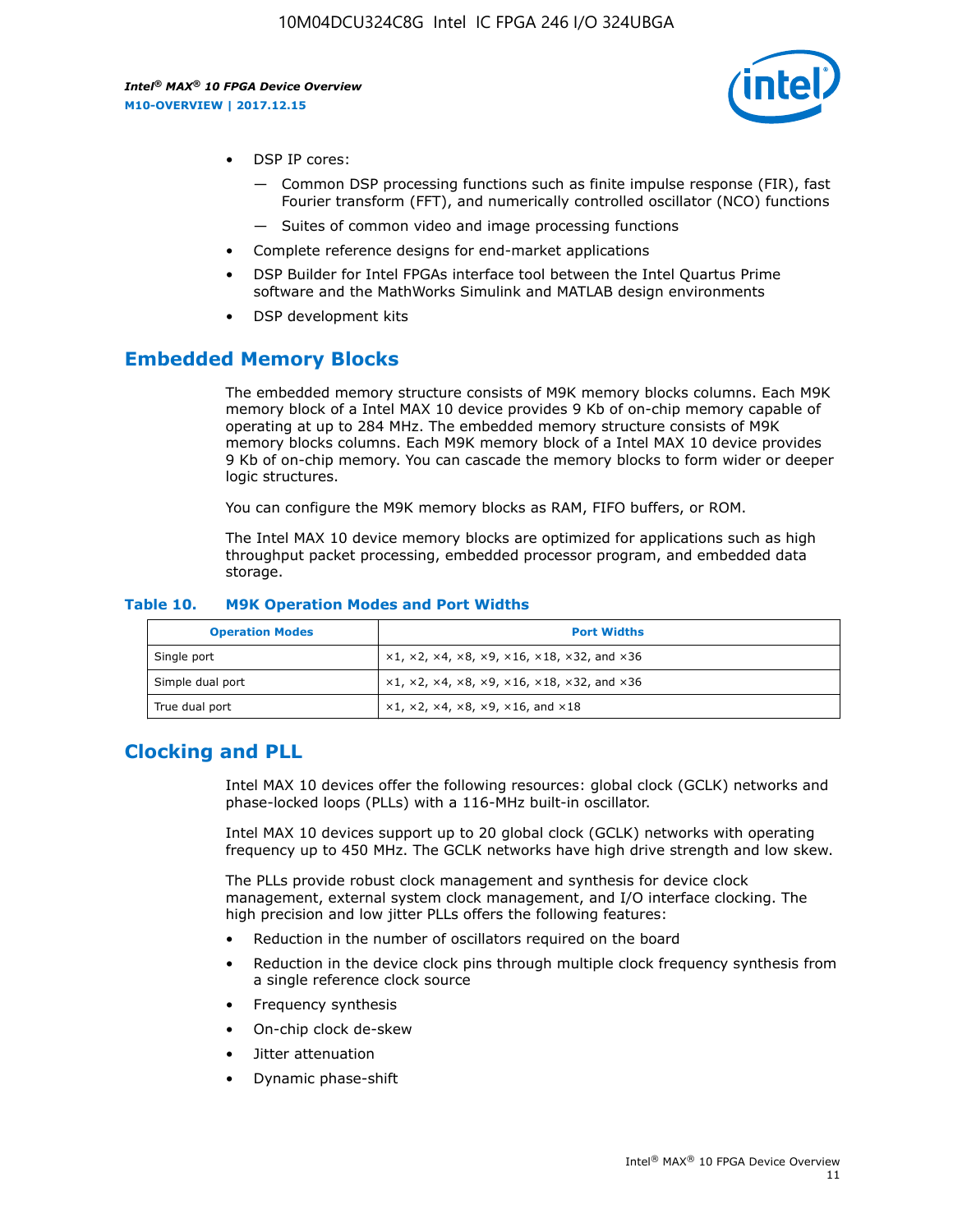

- Zero delay buffer
- Counter reconfiguration
- Bandwidth reconfiguration
- Programmable output duty cycle
- PLL cascading
- Reference clock switchover
- Driving of the ADC block

## **FPGA General Purpose I/O**

The Intel MAX 10 I/O buffers support a range of programmable features.

These features increase the flexibility of I/O utilization and provide an alternative to reduce the usage of external discrete components such as a pull-up resistor and a PCI clamp diode.

## **External Memory Interface**

Dual-supply Intel MAX 10 devices feature external memory interfaces solution that uses the I/O elements on the right side of the devices together with the UniPHY IP.

With this solution, you can create external memory interfaces to 16-bit SDRAM components with error correction coding (ECC).

*Note:* The external memory interface feature is available only for dual-supply Intel MAX 10 devices.

#### **Table 11. External Memory Interface Performance**

| <b>External Memory</b><br>Interface $(3)$ | <b>I/O Standard</b> | <b>Maximum Width</b> | <b>Maximum Frequency (MHz)</b> |
|-------------------------------------------|---------------------|----------------------|--------------------------------|
| <b>DDR3 SDRAM</b>                         | $SSTL-15$           | 16 bit $+8$ bit ECC  | 303                            |
| <b>DDR3L SDRAM</b>                        | SSTL-135            | 16 bit $+8$ bit ECC  | 303                            |
| <b>DDR2 SDRAM</b>                         | SSTL-18             | 16 bit $+8$ bit ECC  | 200                            |
| LPDDR2 SDRAM                              | HSUL-12             | 16 bit without ECC   | 200(4)                         |

#### **Related Links**

[External Memory Interface Spec Estimator](http://www.altera.com/technology/memory/estimator/mem-emif-index.html)

Provides a parametric tool that allows you to find and compare the performance of the supported external memory interfaces in Intel FPGAs.

 $(3)$  The device hardware supports SRAM. Use your own design to interface with SRAM devices.

 $(4)$  To achieve the specified performance, constrain the memory device I/O and core power supply variation to within ±3%. By default, the frequency is 167 MHz.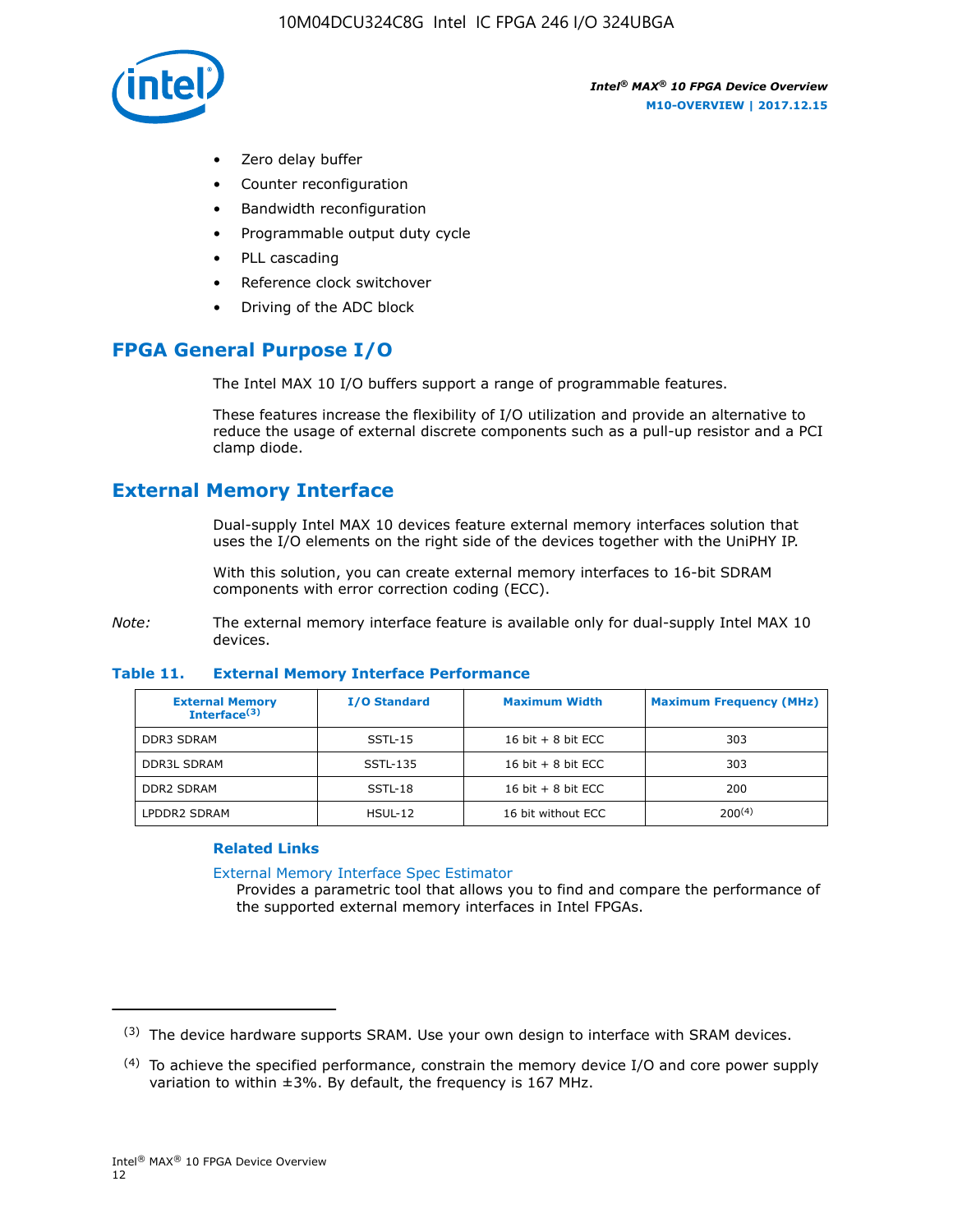

## **Configuration**

#### **Table 12. Configuration Features**

| <b>Feature</b>                    | <b>Description</b>                                                                                                                                                                       |
|-----------------------------------|------------------------------------------------------------------------------------------------------------------------------------------------------------------------------------------|
| Dual configuration                | Stores two configuration images in the configuration flash memory (CFM)<br>Selects the first configuration image to load using the CONFIG SEL pin<br>$\bullet$                           |
| Design security                   | Supports 128-bit key with non-volatile key programming<br>Limits access of the JTAG instruction during power-up in the JTAG secure mode<br>Unique device ID for each Intel MAX 10 device |
| <b>SEU Mitigation</b>             | Auto-detects cyclic redundancy check (CRC) errors during configuration<br>Provides optional CRC error detection and identification in user mode                                          |
| Dual-purpose configuration<br>pin | Functions as configuration pins prior to user mode<br>Provides options to be used as configuration pin or user I/O pin in user mode                                                      |
| Configuration data<br>compression | Decompresses the compressed configuration bitstream data in real-time during<br>configuration<br>Reduces the size of configuration image stored in the CFM                               |
| Instant-on                        | Provides the fastest power-up mode for Intel MAX 10 devices.                                                                                                                             |

#### **Table 13. Configuration Schemes for Intel MAX 10 Devices**

| <b>Configuration Scheme</b>   | <b>Compression</b>       | <b>Encryption</b> | <b>Dual Image</b><br><b>Configuration</b> | <b>Data Width</b> |
|-------------------------------|--------------------------|-------------------|-------------------------------------------|-------------------|
| <b>Internal Configuration</b> | Yes                      | Yes               | Yes                                       |                   |
| <b>JTAG</b>                   | $\overline{\phantom{a}}$ |                   | -                                         |                   |

## **Power Management**

#### **Table 14. Power Options**

| <b>Power Options</b>                  | <b>Advantage</b>                                                                                                                   |  |
|---------------------------------------|------------------------------------------------------------------------------------------------------------------------------------|--|
| Single-supply device                  | Saves board space and costs.                                                                                                       |  |
| Dual-supply device                    | Consumes less power<br>Offers higher performance                                                                                   |  |
| Power management<br>controller scheme | Reduces dynamic power consumption when certain applications are in standby mode<br>Provides a fast wake-up time of less than 1 ms. |  |

## **Document Revision History for Intel MAX 10 FPGA Device Overview**

| <b>Date</b>   | <b>Version</b> | <b>Changes</b>                                                                                                                                                                                                                       |
|---------------|----------------|--------------------------------------------------------------------------------------------------------------------------------------------------------------------------------------------------------------------------------------|
| December 2017 | 2017.12.15     | Added the U324 package for the Intel MAX 10 single power supply<br>devices.<br>Updated the 10M02 GPIO and LVDS count in the Maximum Resource<br>Counts for Intel MAX 10 Devices table.<br>Updated the I/O vertical migration figure. |
| February 2017 | 2017.02.21     | Rebranded as Intel.                                                                                                                                                                                                                  |
|               |                |                                                                                                                                                                                                                                      |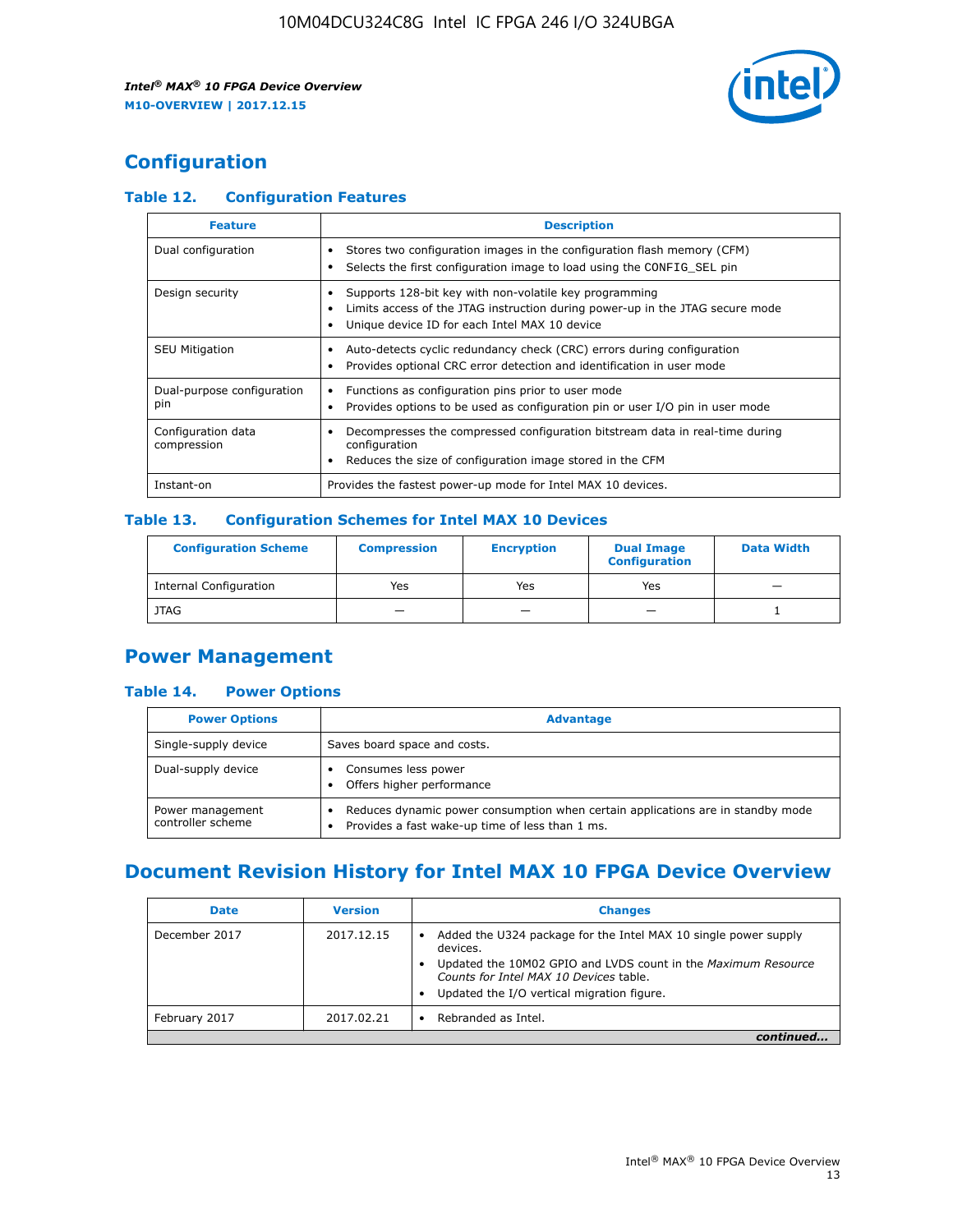

| <b>Date</b>    | <b>Version</b> | <b>Changes</b>                                                                                                                                                                                                                                                                                                                                                                                                                                                                                                                                                                                                                                                                                                                                                                                                                                                                                                                                                                                                                                                                                                                                           |  |
|----------------|----------------|----------------------------------------------------------------------------------------------------------------------------------------------------------------------------------------------------------------------------------------------------------------------------------------------------------------------------------------------------------------------------------------------------------------------------------------------------------------------------------------------------------------------------------------------------------------------------------------------------------------------------------------------------------------------------------------------------------------------------------------------------------------------------------------------------------------------------------------------------------------------------------------------------------------------------------------------------------------------------------------------------------------------------------------------------------------------------------------------------------------------------------------------------------|--|
| December 2016  | 2016.12.20     | • Updated EMIF information in the Summary of Features for Intel MAX 10<br>Devices table. EMIF is only supported in selected Intel MAX 10 device<br>density and package combinations, and for 600 Mbps performance, -6<br>device speed grade is required.<br>Updated the device ordering information to include P for leaded<br>package.                                                                                                                                                                                                                                                                                                                                                                                                                                                                                                                                                                                                                                                                                                                                                                                                                  |  |
| May 2016       | 2016.05.02     | Removed all preliminary marks.<br>Update the ADC sampling rate description. The ADC feature monitors<br>$\bullet$<br>single-ended external inputs with a cumulative sampling rate of 25<br>kilosamples per second to 1 MSPS in normal mode.                                                                                                                                                                                                                                                                                                                                                                                                                                                                                                                                                                                                                                                                                                                                                                                                                                                                                                              |  |
| November 2015  | 2015.11.02     | Removed SF feature from the device ordering information figure.<br>$\bullet$<br>Changed instances of Quartus II to Intel Quartus Prime.<br>$\bullet$                                                                                                                                                                                                                                                                                                                                                                                                                                                                                                                                                                                                                                                                                                                                                                                                                                                                                                                                                                                                     |  |
| May 2015       | 2015.05.04     | Added clearer descriptions for the feature options listed in the device<br>$\bullet$<br>ordering information figure.<br>Updated the maximum dedicated LVDS transmitter count of 10M02<br>$\bullet$<br>device from 10 to 9.<br>Removed the F672 package of the Intel MAX 10 10M25 device :<br>- Updated the devices I/O resources per package.<br>$-$ Updated the I/O vertical migration support.<br>- Updated the ADC vertical migration support.<br>Updated the maximum resources for 10M25 device:<br>- Maximum GPIO from 380 to 360.<br>- Maximum dedicated LVDS transmitter from 26 to 24.<br>- Maximum emulated LVDS transmitter from 181 to 171.<br>- Maximum dedicated LVDS receiver from 181 to 171.<br>Added ADC information for the E144 package of the 10M04 device.<br>$\bullet$<br>Updated the ADC vertical migration diagram to clarify that there are<br>single ADC devices with eight and 16 dual function pins.<br>Removed the note about contacting Altera for DDR3, DDR3L, DDR2,<br>and LPDDR2 external memory interface support. The Intel Quartus<br>Prime software supports these external memory interfaces from version<br>15.0. |  |
| December 2014  | 2014.12.15     | $\bullet$<br>Changed terms:<br>- "dual image" to "dual configuration image"<br>- "dual-image configuration" to dual configuration"<br>Added memory initialization feature for Flash and Analog devices.<br>$\bullet$<br>Added maximum data retention capacity of up to 20 years for UFM<br>$\bullet$<br>feature.<br>Added maximum operating frequency of 7.25 MHz for serial interface<br>for UFM feature.                                                                                                                                                                                                                                                                                                                                                                                                                                                                                                                                                                                                                                                                                                                                               |  |
| September 2014 | 2014.09.22     | Initial release.                                                                                                                                                                                                                                                                                                                                                                                                                                                                                                                                                                                                                                                                                                                                                                                                                                                                                                                                                                                                                                                                                                                                         |  |